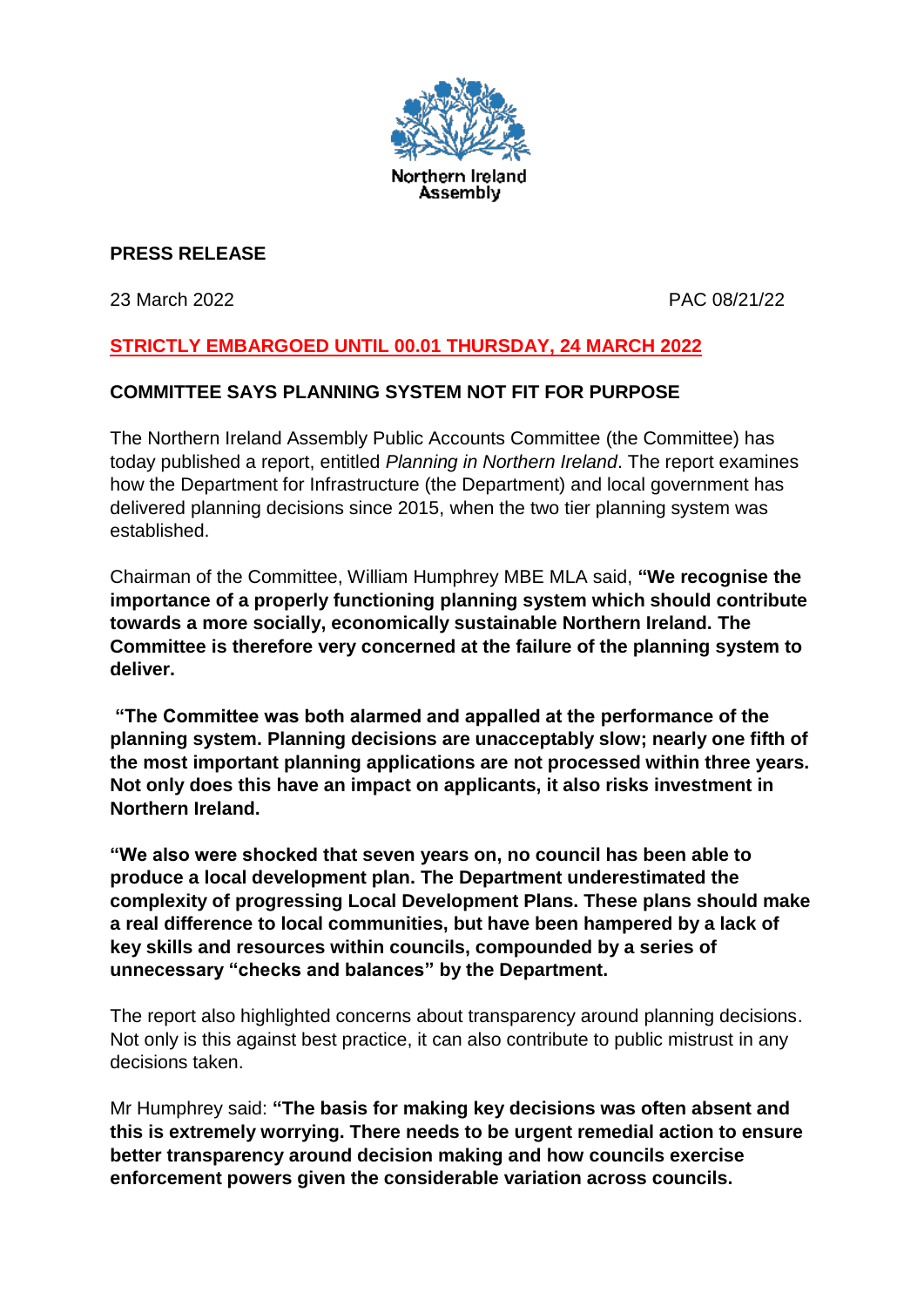**"What is even more troubling is that there appears to be a lack of accountability for poor performance. This is a serious concern and demands immediate change. We have made it clear that the Department must provide the Committee with a radical action plan. We also expect the Department to provide the successor Committee with an update on improvements made in six months.**

Mr Humphrey said: **"The planning system is one of the worst examples of siloworking within the public sector that we have encountered. There is an urgent need for a radical cultural change in the way in which central and local government interact. If the planning service is to improve, the Department and councils must start to collaborate as equal partners. This will require a concerted effort from all those involved to work in a more productive way.**

**"The planning system in Northern Ireland is clearly not working. We are calling for a fundamental review, led by someone independent from the Department, to identify the long-term, strategic changes needed to make the planning system fit for purpose".**

**FNDS** 

Notes to Editors

The full Report, *Planning in Northern Ireland*, can be found on the Assembly website: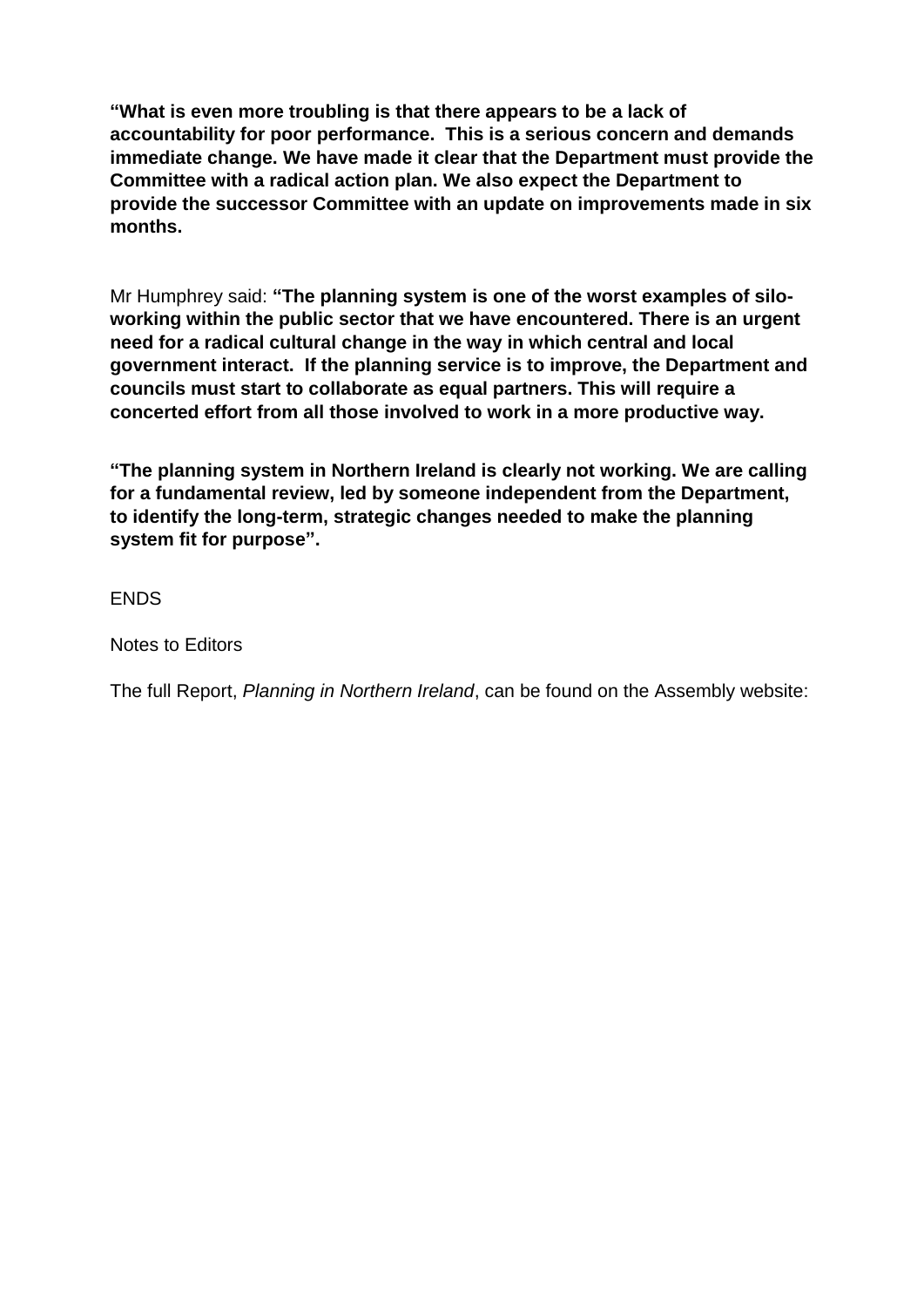The Committee's recommendations from the Report are:

## **Recommendation 1**

The planning system should act as key economic driver for Northern Ireland and has a crucial role in leveraging investment, protecting the environment and delivering places that people want to live and work in. However, on the basis of the evidence presented to the Committee, it is clear that the system is failing on delivering its key functions - major applications take years to decide, plan-making is incredibly slow, and enforcement is inconsistent. Given such obvious issues, the Committee believes that a significant programme of reform is needed.

**The planning system in Northern Ireland is not working. The Committee recommends that a Commission is established to undertake a fundamental review to ascertain the long-term, strategic changes that are needed to make the system fit for purpose. This should be led by someone independent from the Department.**

### **Recommendation 2**

Whilst there are widespread, systemic issues affecting planning in Northern Ireland, the Committee could not understand the reluctance, amongst many of those it heard evidence from, to initiate changes that could improve performance within a shorter timeframe. This inaction is stifling the system and cannot be allowed to continue.

**The Committee has heard that there are a number of opportunities to make immediate improvements to the planning system. We recommend that a commission is established to identify tangible improvements that can be achieved in the short term. This must focus on problem solving, delivery and achieving outcomes within a fixed time frame.**

### **Recommendation 3**

In the course of its inquiry, it became clear to the Committee that the planning system lacks robust accountability arrangements. Missed targets and poor performance have become accepted as the norm. The Committee was alarmed by the Department's misunderstanding of accountability. Publishing data is not accountability. The Committee is also concerned that the Department has been more focussed on talking about performance than implementing the significant actions that are so clearly needed.

**The Committee expects action to be taken to improve the planning system. In lieu of any accountability for performance within the system, the Department will provide the Committee with a radical action plan and provide the successor Committee with an update on the improvements made in six months' time.**

### **Recommendation 4**

Northern Ireland's planning system is intended to be a plan led system. Despite this, the production of Local Development Plans (LDPs) has been both slow and expensive. Whilst there was an initial expectation that plans would be completed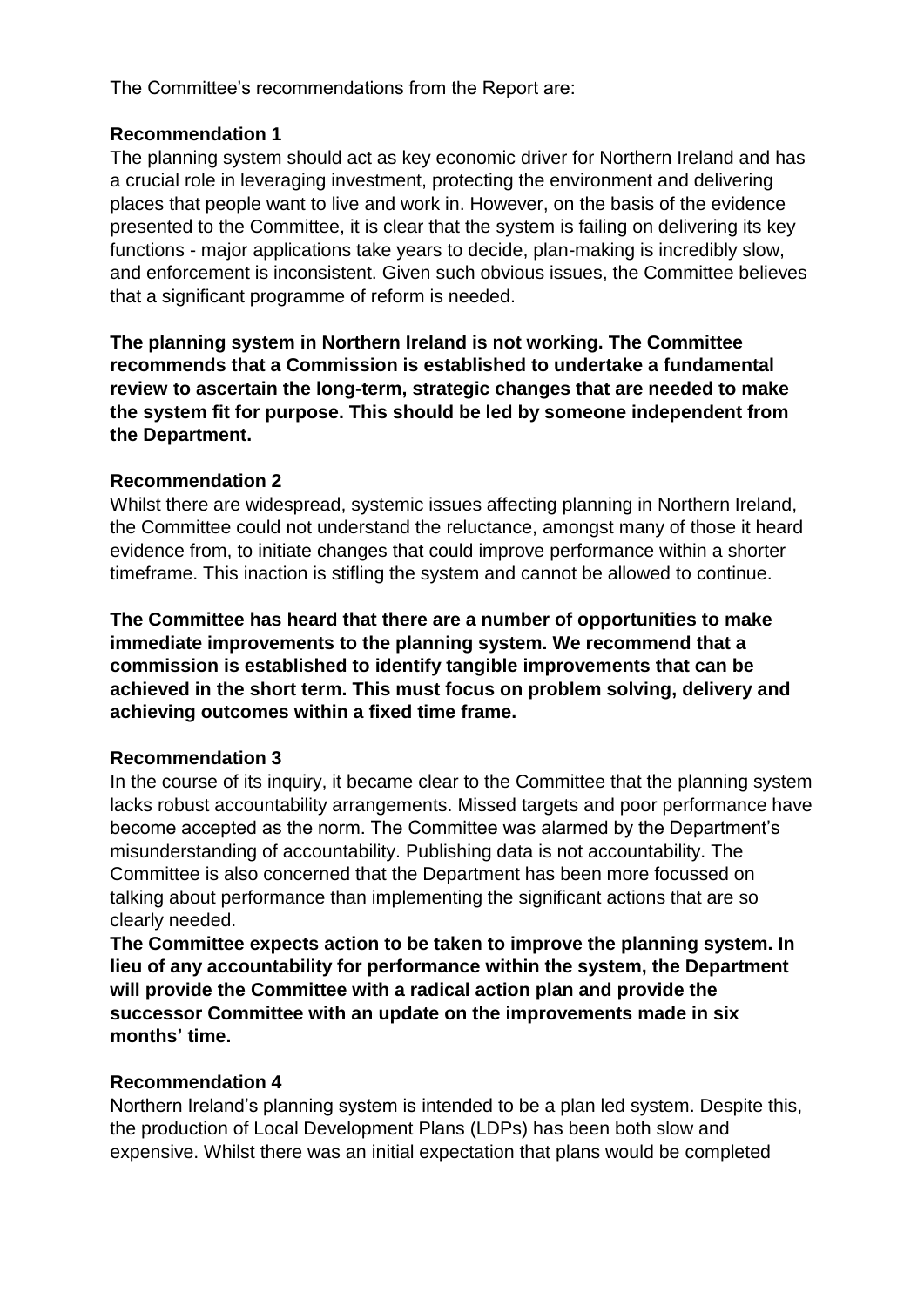within three and a half years, seven years following the transfer of planning powers to local government no council has an approved LDP.

Current projections mean that it will be 13 years into the 15-year cycle before all councils have a completed plan in place. Without these, many councils are relying on outdated area plans to guide decisions, which in some cases are over 30 years old.

**The Committee recommends that the Department considers ways to streamline the remaining LDP processes, and works with councils to learn lessons from those that have been through the independent examination process with a view to taking a more pragmatic approach to the remaining plans. The Department and councils need to work collaboratively to produce these important plans as soon as possible.**

#### **Recommendation 5**

Core to much of the Committee's work has been the promotion of the highest ethical values in public services. During the inquiry into planning the Committee heard a number of concerns around record keeping and the transparency of decision making. Given planning decisions are often amongst the most contentious decisions that will be taken within the public sector, adherence to the highest ethical standards are essential. Monitoring the level of transparency will be key going forward to engender trust in the planning system.

**The Committee recommends that all those involved in decision-making ensure that processes are open and transparent, particularly where a high degree of interpretation has been exercised. The Department and councils should consider how checks on good record keeping, to ensure transparency, could be carried out effectively.**

### **Recommendation 6**

Confidence in the planning system is low. Members of the public feel excluded and often believe they have no choice but to launch legal proceedings, in the form of judicial reviews, to challenge decisions that impact their communities. This is expensive, time consuming and confrontational for all those involved. Greater engagement is needed.

**The Committee recommends that the Department should ensure that there is suitable and proportionate means of engaging with the planning system. This should include a deeper consideration of the appropriateness of limited thirdparty rights of appeal.**

### **Recommendation 7**

Planning must play an essential role in helping to address many of the issues being experienced with housing in Northern Ireland. In particular, the Committee is concerned by the evidence it has heard in relation to rural development. The level of variation in how this policy is being applied across Northern Ireland is of particular concern, along with what appears to be a disproportionate interest in this area from some planning committees.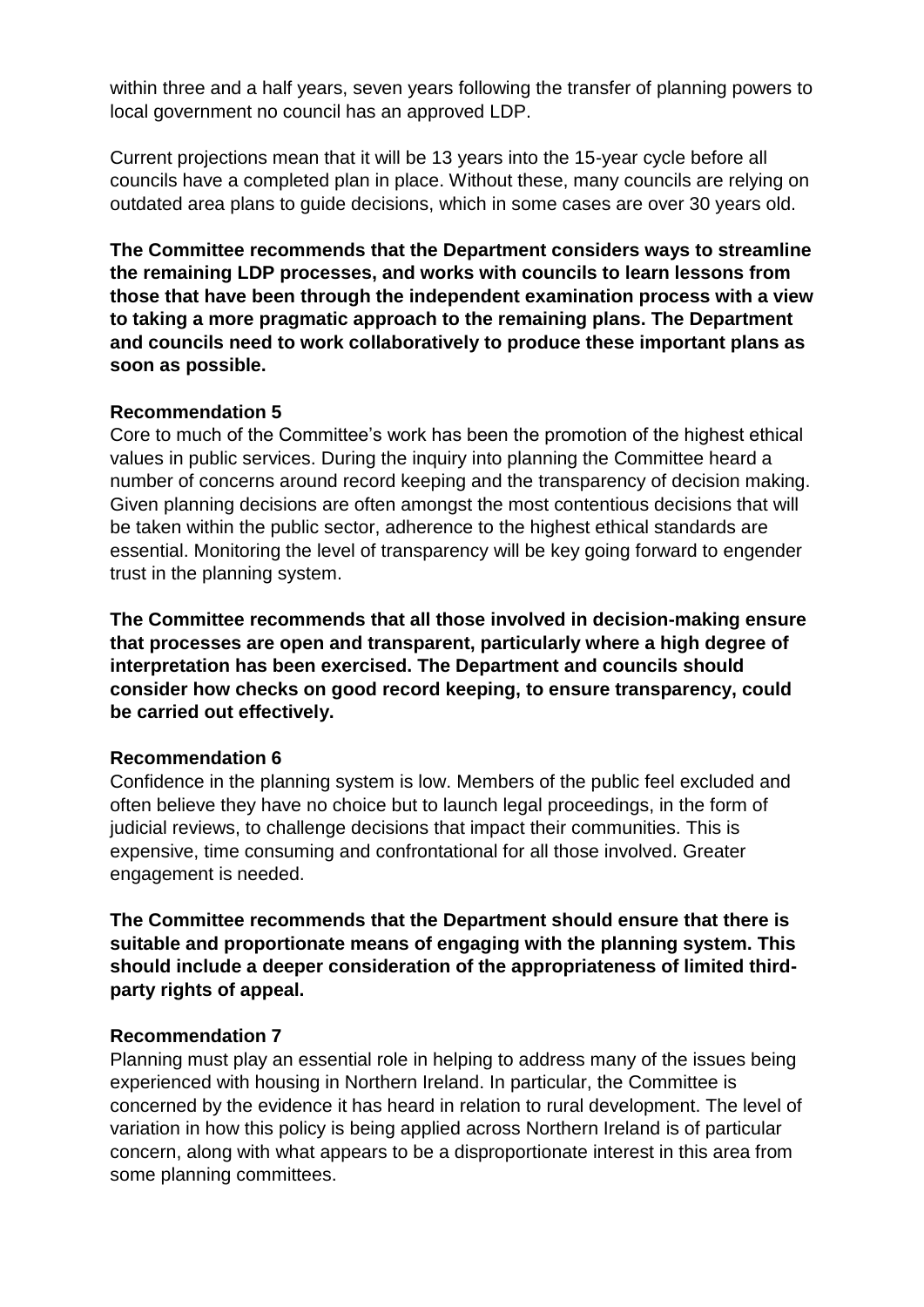The Committee is also concerned that work to clarify this policy had been commenced by the Department but was abandoned only two months after the Planning Advice Note was published. It is essential that this work be resurrected urgently, but accompanied with proper engagement between central and local government.

**The operation of the planning system for rural housing is at best inconsistent and at worst fundamentally broken. The Committee believes that it is essential that policy in the area is agreed and implemented equally and consistently across Northern Ireland. The Department should ensure this is the case.**

#### **Recommendation 8**

The Department told the Committee that amongst its responsibilities within the two tier system in Northern Ireland was oversight. However, the Committee heard evidence that the Department was overwhelmingly focused on matters of process rather than on the strategic issues which require strong, decisive leadership. The Department told us it was challenging to identify when it was appropriate to intervene – the Committee believes the Department has got this balance wrong.

**The Committee recommends that the Department urgently considers how it exercises its oversight of the planning system. In the Committee's view, this must be accompanied with a cultural change. Intervention should be to support delivery and to make improvements. The current minimal approach is no longer sustainable.**

#### **Recommendation 9**

The planning system should be key to providing places that people want to live and work in. Whilst timely decisions are essential, it is perhaps even more important that development that is approved is of high quality. Allowing poor quality applications into the system will only result in poor quality development. Despite this, the Committee heard that the system has been incredibly slow to implement relatively simple changes which could improve the quality of applications. This cannot be allowed to continue.

**The Committee recommends that the Department and local government should implement immediate changes to improve the quality of applications entering the system. Whilst this may require legislative change, we do not believe that this should be an excuse for delay.**

#### **Recommendation 10**

Without any review of past decisions, it is hard for those who make decisions to properly understand how the outcomes of those decisions impact on the communities around them. A key means of improving the quality of future decisions must be to reflect on the consequences of planning decisions.

**The Committee recommends that planning authorities regularly review past decisions to understand their real-world outcomes, impact on communities and the quality of the completed development.**